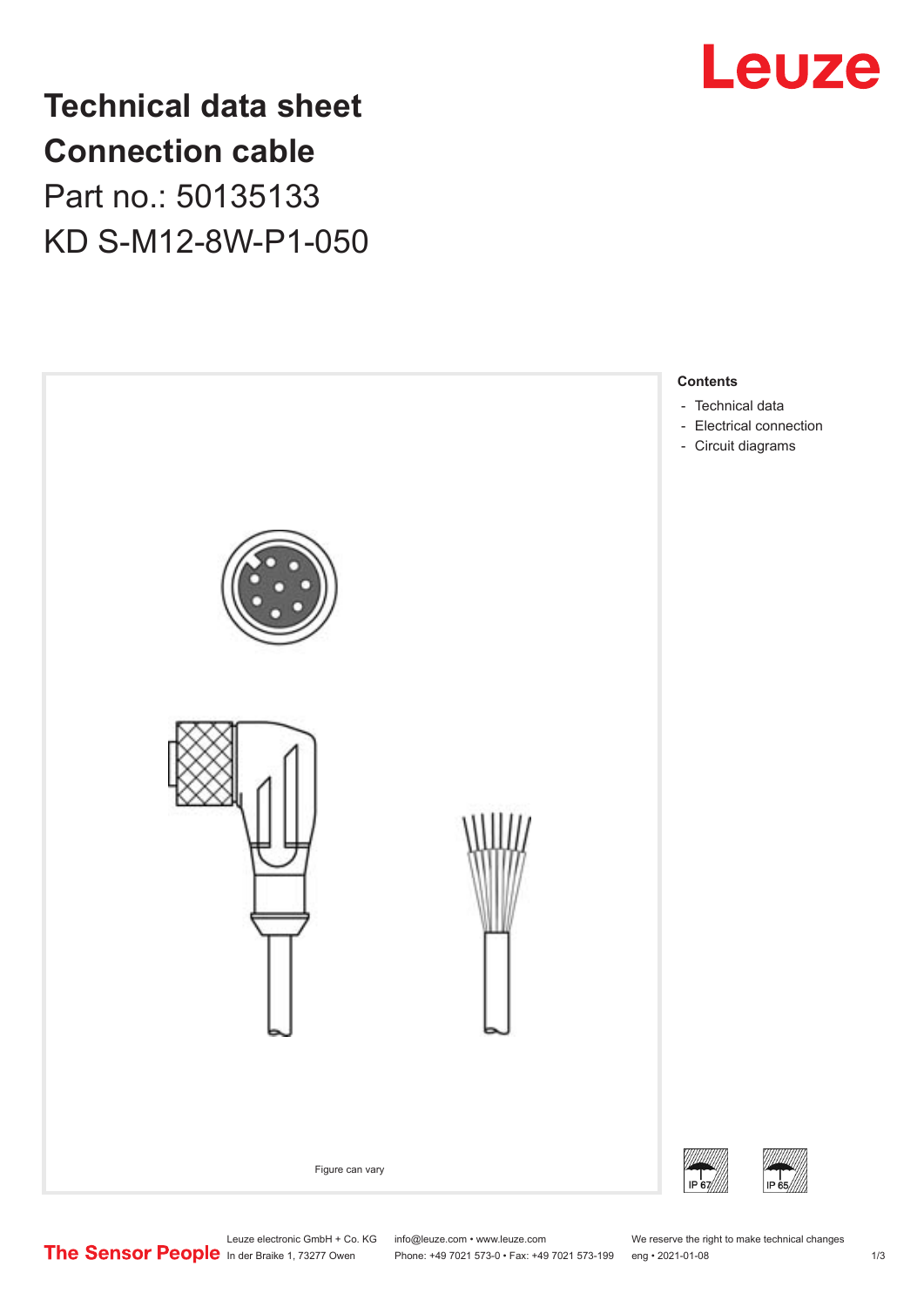## <span id="page-1-0"></span>**Technical data**

### **Electrical data**

**Performance data Operating voltage** 30 V AC/DC

#### **Connection**

| <b>Connection 1</b>               |                                                                                                                                                                                                                                |
|-----------------------------------|--------------------------------------------------------------------------------------------------------------------------------------------------------------------------------------------------------------------------------|
| <b>Type of connection</b>         | Connector                                                                                                                                                                                                                      |
| <b>Thread size</b>                | M <sub>12</sub>                                                                                                                                                                                                                |
| <b>Type</b>                       | Female                                                                                                                                                                                                                         |
| Handle body material              | <b>PUR</b>                                                                                                                                                                                                                     |
| No. of pins                       | 8-pin                                                                                                                                                                                                                          |
| Encoding                          | A-coded                                                                                                                                                                                                                        |
| Version                           | Analed                                                                                                                                                                                                                         |
| Lock                              | Screw fitting, nickel-plated diecast zinc,<br>recommended torque 0.6 Nm, self-<br>locking                                                                                                                                      |
| <b>Connection 2</b>               |                                                                                                                                                                                                                                |
| <b>Type of connection</b>         | Open end                                                                                                                                                                                                                       |
|                                   |                                                                                                                                                                                                                                |
| <b>Cable properties</b>           |                                                                                                                                                                                                                                |
| <b>Number of conductors</b>       | 8 Piece(s)                                                                                                                                                                                                                     |
| Wire cross section                | $0.25$ mm <sup>2</sup>                                                                                                                                                                                                         |
| <b>AWG</b>                        | 24                                                                                                                                                                                                                             |
| Sheathing color                   | <b>Black</b>                                                                                                                                                                                                                   |
| <b>Shielded</b>                   | Yes                                                                                                                                                                                                                            |
| Silicone-free                     | Yes                                                                                                                                                                                                                            |
| Cable design                      | Connection cable (open on one end)                                                                                                                                                                                             |
| Cable diameter (external)         | 6.6 mm                                                                                                                                                                                                                         |
| Cable length                      | 5.000 mm                                                                                                                                                                                                                       |
| Sheathing material                | <b>PUR</b>                                                                                                                                                                                                                     |
| <b>Wire insulation</b>            | PP                                                                                                                                                                                                                             |
| <b>Traverse rate</b>              | Max, 3.3 m/s with horiz, traverse path of<br>5m and and max, acceleration of 5m/s <sup>2</sup>                                                                                                                                 |
| Suitability for drag chains       | Yes                                                                                                                                                                                                                            |
| Properties of the outer sheathing | Free of CFC, cadmium, silicone, halogen<br>and lead, matt, low-adhesion, abrasion-<br>resistant, easily machine-processable                                                                                                    |
| Resistance of the outer sheathing | Hydrolysis and microbe resistant, good<br>oil, gasoline and chemical resistance in<br>accordance with VDE 0472 part 803 test<br>B. flame retardant in accordance with UL<br>1581 VW1 / CSA FT1 / IEC 60332-1,<br>IEC 60332-2-2 |
| <b>Torsion suitability</b>        | $\pm 30^\circ$ / m (max. 2 mio. cycles with 35<br>cycles / min)                                                                                                                                                                |

# **Leuze**

#### **Mechanical data**

| <b>Width across flats</b>                                        | 13 mm                    |  |
|------------------------------------------------------------------|--------------------------|--|
| <b>Bending cycles</b>                                            | 2,000,000 Piece(s)       |  |
| Bending radius, flexible laying, min.                            | Min. 10 x cable diameter |  |
| Bending radius, stationary laying, min. Min. 10 x cable diameter |                          |  |
| <b>Environmental data</b>                                        |                          |  |
| Ambient temperature, operation,<br>flexible use                  | $-2080 °C$               |  |
| Ambient temperature, operation,<br>stationary use                | $-40.80 °C$              |  |
| <b>Certifications</b>                                            |                          |  |
| Degree of protection                                             | IP 65                    |  |
|                                                                  | IP 67                    |  |
| <b>Classification</b>                                            |                          |  |
| <b>Customs tariff number</b>                                     | 85444290                 |  |
| eCl@ss 5.1.4                                                     | 27279201                 |  |
| eCl@ss 8.0                                                       | 27279218                 |  |
| eCl@ss 9.0                                                       | 27060311                 |  |
| eCl@ss 10.0                                                      | 27060311                 |  |
| eCl@ss 11.0                                                      | 27060311                 |  |
| <b>ETIM 5.0</b>                                                  | EC001855                 |  |
| <b>ETIM 6.0</b>                                                  | EC001855                 |  |
| <b>ETIM 7.0</b>                                                  | EC001855                 |  |

# **Electrical connection**

## **Connection 1**

| Type of connection   | Connector                                                                             |
|----------------------|---------------------------------------------------------------------------------------|
| <b>Thread size</b>   | M <sub>12</sub>                                                                       |
| Type                 | Female                                                                                |
| Handle body material | <b>PUR</b>                                                                            |
| No. of pins          | 8-pin                                                                                 |
| Encoding             | A-coded                                                                               |
| Version              | Angled                                                                                |
| Lock                 | Screw fitting, nickel-plated diecast zinc, recommended<br>torque 0.6 Nm, self-locking |